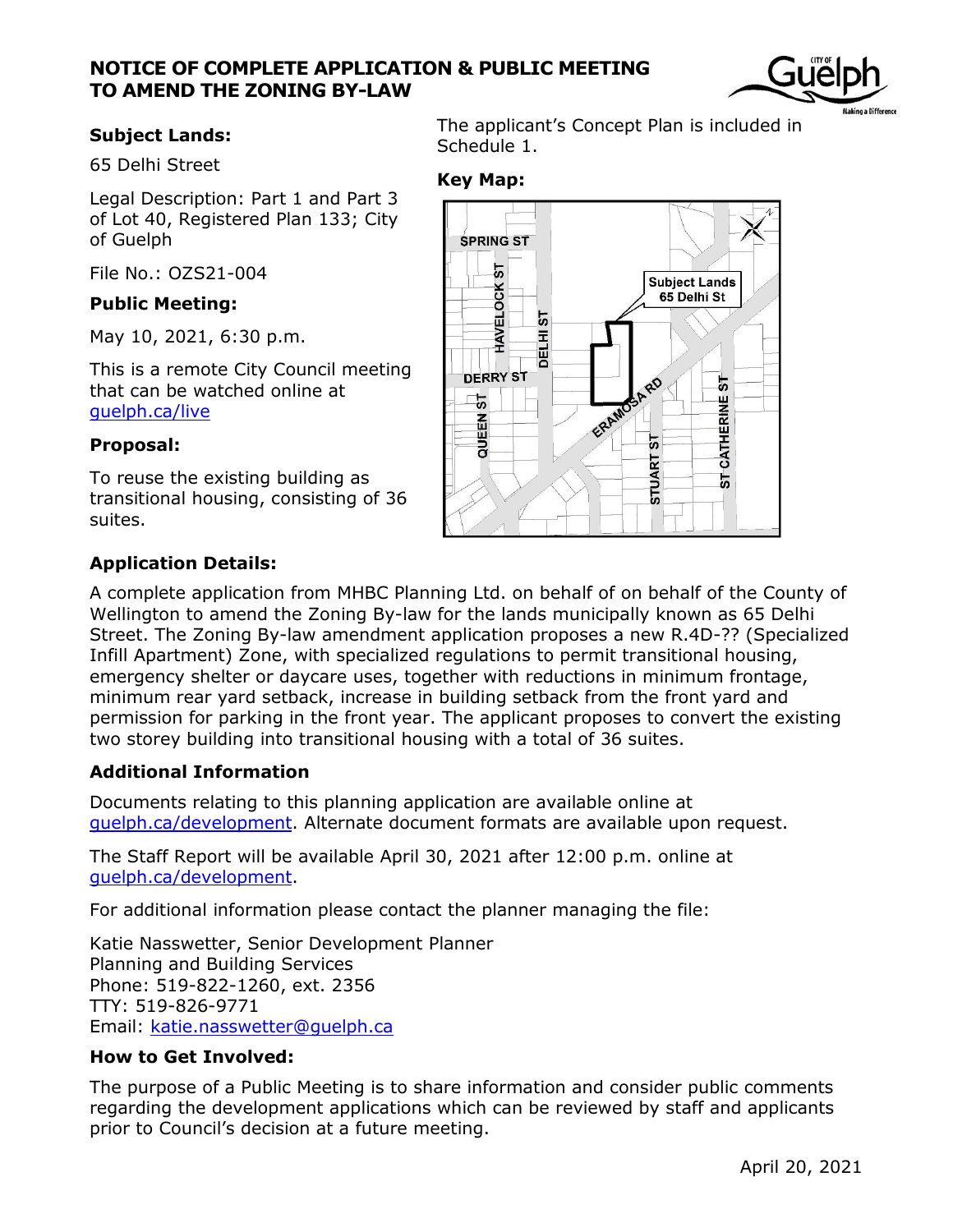The public is invited to watch the remote meeting on *quelph.ca/live* and participate by submitting written comments and/or speaking to the application. All those viewing the public meeting will be given the opportunity to speak during the meeting by calling in, though the Clerk's department asks delegates to register ahead of time if possible.

To speak to the application:

- If you wish to speak to the application, please contact the Clerk's Department no later than 10:00 a.m. on Friday, May  $7<sup>th</sup>$ , 2021 by any of the following ways:
	- Register online at quelph.ca/delegation
	- By phone at 519-837-5603 or TTY 519-826-9771
	- By email to [clerks@guelph.ca](mailto:clerks@guelph.ca)

When we receive your registration, we will send you a confirmation message and instructions for participating in the remote Council meeting.

To submit written comments:

- You can submit written comments via email to [clerks@guelph.ca](mailto:clerks@guelph.ca) and [katie.nasswetter@guelph.ca](mailto:katie.nasswetter@guelph.ca) no later than 10:00 a.m. on Friday, May  $7<sup>th</sup>$ , 2021 to ensure your comments are included in the City Council Agenda (attachments must not exceed 20 MB)
- You can mail written comments to Guelph City Clerk, 1 Carden Street, Guelph ON N1H 3A1 or place them in the mail slot beside the main entrance to City Hall no later than  $10:00$  a.m. on Friday, May  $7<sup>th</sup>$ , 2021.

#### **How to Stay Informed:**

If you wish to be notified of the Council decision on this application you must make a written request to the City Clerk by way of email, in person or regular mail/courier as listed above. Please note Council will not make a decision at the Public Meeting.

#### **Appeals Information:**

If a person or public body would otherwise have an ability to appeal the decision of the Council of the City of Guelph to the Local Planning Appeal Tribunal but the person or public body does not make oral submissions at a public meeting or make written submissions to the City of Guelph before the by-law is passed, the person or public body is not entitled to appeal the decision.

If a person or public body does not make oral submissions at a public meeting, or make written submissions to the City of Guelph before the by-law is passed, the person or public body may not be added as a party to the hearing of an appeal before the Local Planning Appeal Tribunal unless, in the opinion of the Tribunal, there are reasonable grounds to do so.

## **Notice of Collection of Personal Information:**

Personal information is being collected in order to gather feedback and communicate with interested parties regarding this development proposal. Information provided or presented at a public meeting is considered a public record and may be posted on the City's website or made public upon request.

This information is collected under the authority of the Planning Act, R.S.O. 1990, cP.13. Questions about this collection should be directed to the Information and Access Coordinator at 519-822-1260 extension 2349 or [privacy@guelph.ca.](mailto:privacy@guelph.ca)